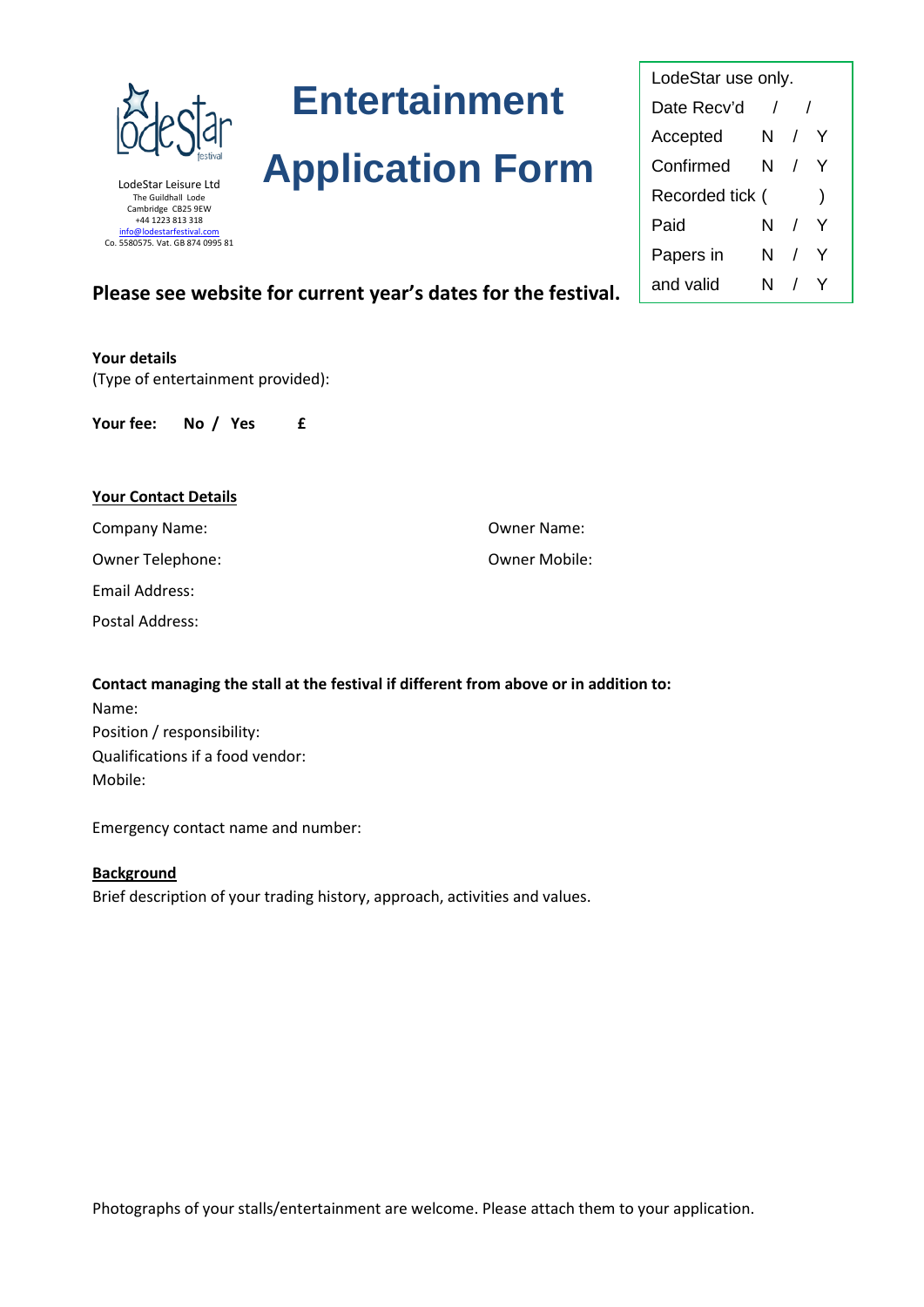# **Power requirements**.

We need to arrange power in advance so please state your power needs here.

We may have to charge on the day if more power is required.

Your electrical equipment must be PAT tested and showing a current label to certify test.

It is assumed you will have lighting for your stall and work area, LodeStar has lighting for the public areas.

- 1. kW's needed:
- 2. Number of 16 amp blue round ceeform:
- 3. Number of 32 amp yellow round ceeform:

# **Entertainment area needed:** Please indicate below all the details specified, include staff numbers in total

**Total Area size: Front metres by depth metres** This includes unit size plus extra space if needed for the workshops or activities

**Unit:** Please select: Trailer, marquee, counter, gazeebo - (these must be commercial grade and able to withstand reasonably strong winds). **Unit Size:**

# **Number of vehicles, please state type, car, van beside each quantity:**

(HGV / LGV only allowed by prior agreement, please inform here of any large vehicle requirement for arrival or deliveries that you may have). Also see General Terms and Conditions on further pages of this application,

# **Accommodation type and number (tents, caravans):**

You will be offered a space on the backstage area or general camping if you prefer.

# **Number of staff:**  (Accurate numbers are needed to produce wristbands and access to the festival) **Number of staff first aid trained:**

# **Marketing / Promotion:**

Please indicate if you are willing (when able at other events) to display and /or distribute LodeStar printed material at your stall throughout the year **Please delete /cross out: Yes / No** Your support works for us all and is acknowledged by LodeStar to be preferred traders. All material will be posted to you, do let us know when you need more. We regard this as a matter of trust.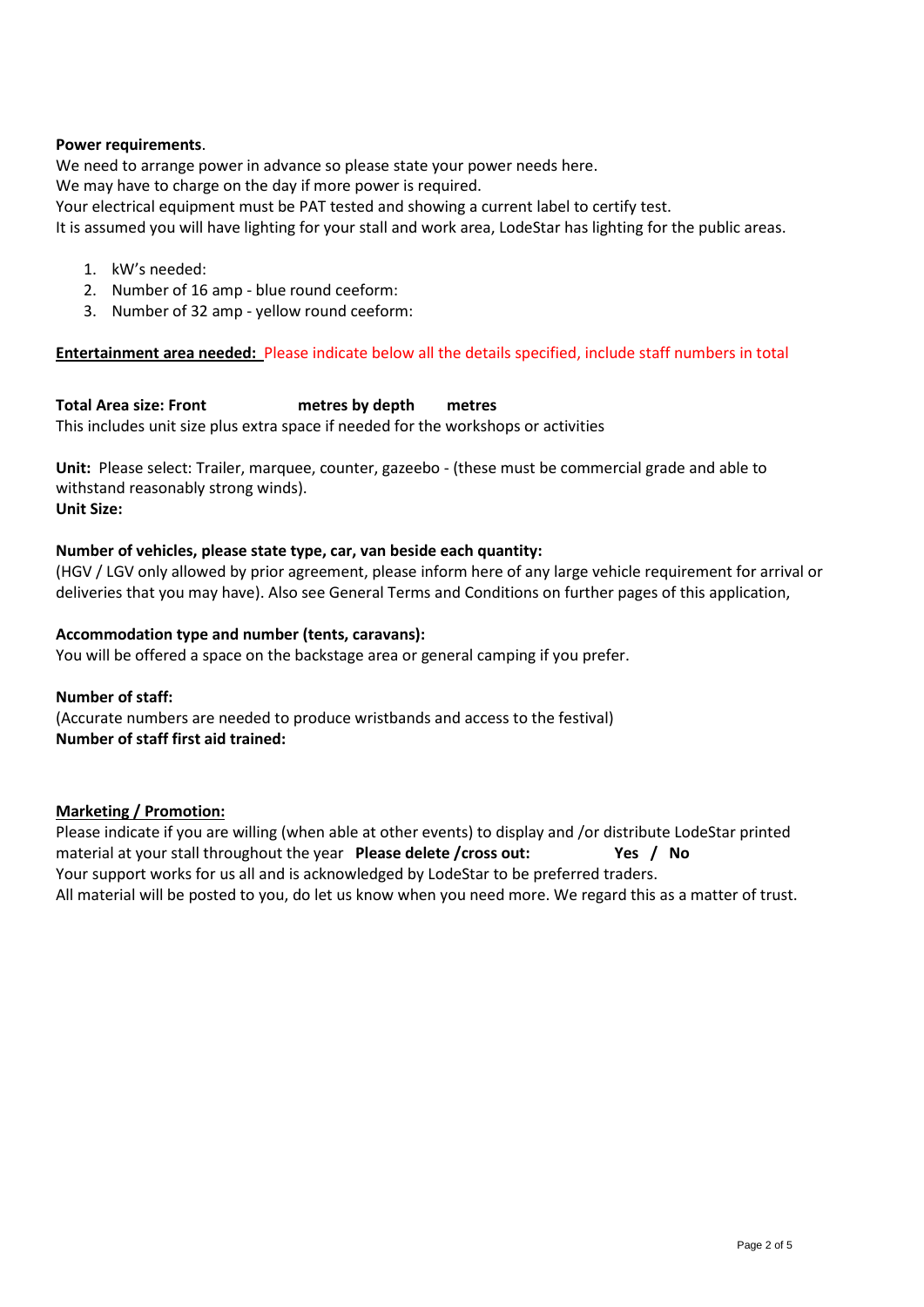# **Standards**

LodeStar expects all on-site to follow all Health and Safety Executive guidelines

- 1. Insurance policy certificate:
	- a. Product
	- b. Employer
	- c. Public Liability cover
- 2. Health and Safety Risk Assessment
- 3. Fire risk assessment showing fire extinguisher number, type and size
- 4. Electrical Installation Certificate and PAT test labels.
- 5. Policy on Accident Reporting to be followed.
- 6. A number of staff are first aid trained
- 7. Please provide any other applicable information ie details of the DBS checks if your activities involve dealing with children or your quality assurance processes and management systems.

#### **Your delaration**

I/We have read and understood the terms and conditions of this application and agree to abide by them if my application is accepted.

*Submitting this application form does not guarantee inclusion at the festival, only confirmations by email are valid.*

Please ensure all information is provided in full.

Signature: Date: Date: Date: Date: Date: Date: Date: Date: Date: Date: Date: Date: Date: Date: Date: Date: Date: Date: Date: Date: Date: Date: Date: Date: Date: Date: Date: Date: Date: Date: Date: Date: Date: Date: Date: D

Print Name: Company Name: (if applicable)

**Please send this application by: Email to:** [events@lodestarfestival.com](mailto:events@lodestarfestival.com)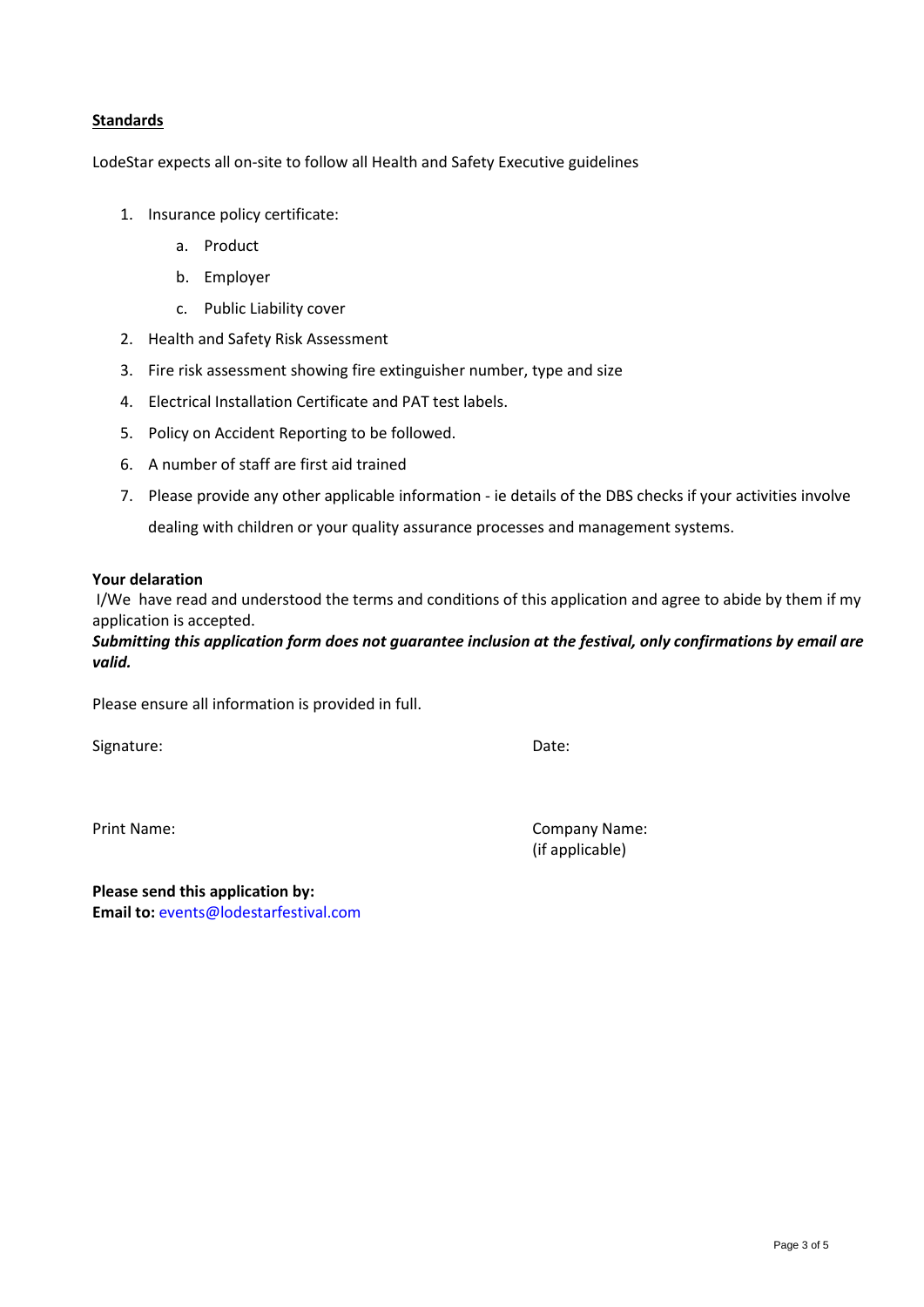# **These notes are for your records and to relate to before you come and whilst at LodeStar! Please give a copy to each staff member.**

# **General Terms and Conditions**

- 1. Licence hours for performances are from 11:00 to 02:00. Performances out of these hours are not permited.
- 2. LodeStar will provide electricity. **Traders are not permitted to use their own generators.**
- **3. No GLASS items to be served.**

# **4. No pets or animals on site.**

- 5. LodeStar will not supply tables, chairs or any other equipment.
- 6. Final layout of the site will be at LodeStar's discretion.
- 7. You are responsible for security and liability of your pitch.
- 8. LodeStar SIA security staff will be onsite 24 hours.
- 9. No potentially offensive items are allowed.
- 10. No permanent tattooing or skin piercing services to be offered.
- 11. No flammable items including 'fire toys', fireworks and candles to be sold.
- 12. No gas helium cartridge canisters or 'legal herbs / substances'.
- 13. Overhanging top poles and goods likely to be dangerous are not permitted.
- 14. No smoking (only in allocated smoking zones).
- 15. No broadcasting of visual images without prior agreement with the festival management.
- 16. Bad language or verbal, physical abuse of any nature will not be tolerated at LodeStar, perpetrators will be escorted from the site without a refund.
- 17. Cash handling and security is your responsibility.
- 18. All fuels and gas cylinders to be stored safely following fire safety guidelines and not in public areas.

# **General Health and Safety**

LodeStar's H&S officer has the final say if a discrepancy occurs.

# **First Aid**

Seek immediate help from the festival medical team and isolate any bleeding or contaminated food.

# **Waste & the Environment**

Lodestar encourages recycling and responsible waste disposal. NO FLUIDS ARE ALLOWED TO BE DISPOSED OF ON THE LAND. Please use the holding tanks provided by the toilet company nearby.

# **Bottled Water**

LodeStar supplies and sells ALL Bottled Water at the festival. You may purchase the bottles from the LodeStar during the festival to sell on at the site wide set price.

# **Getting to LodeStar**

Traffic signage is in place from the A14 turn off for Cambridge. Head through Stow cum Quy and onto Lode, the home of LodeStar Festival.